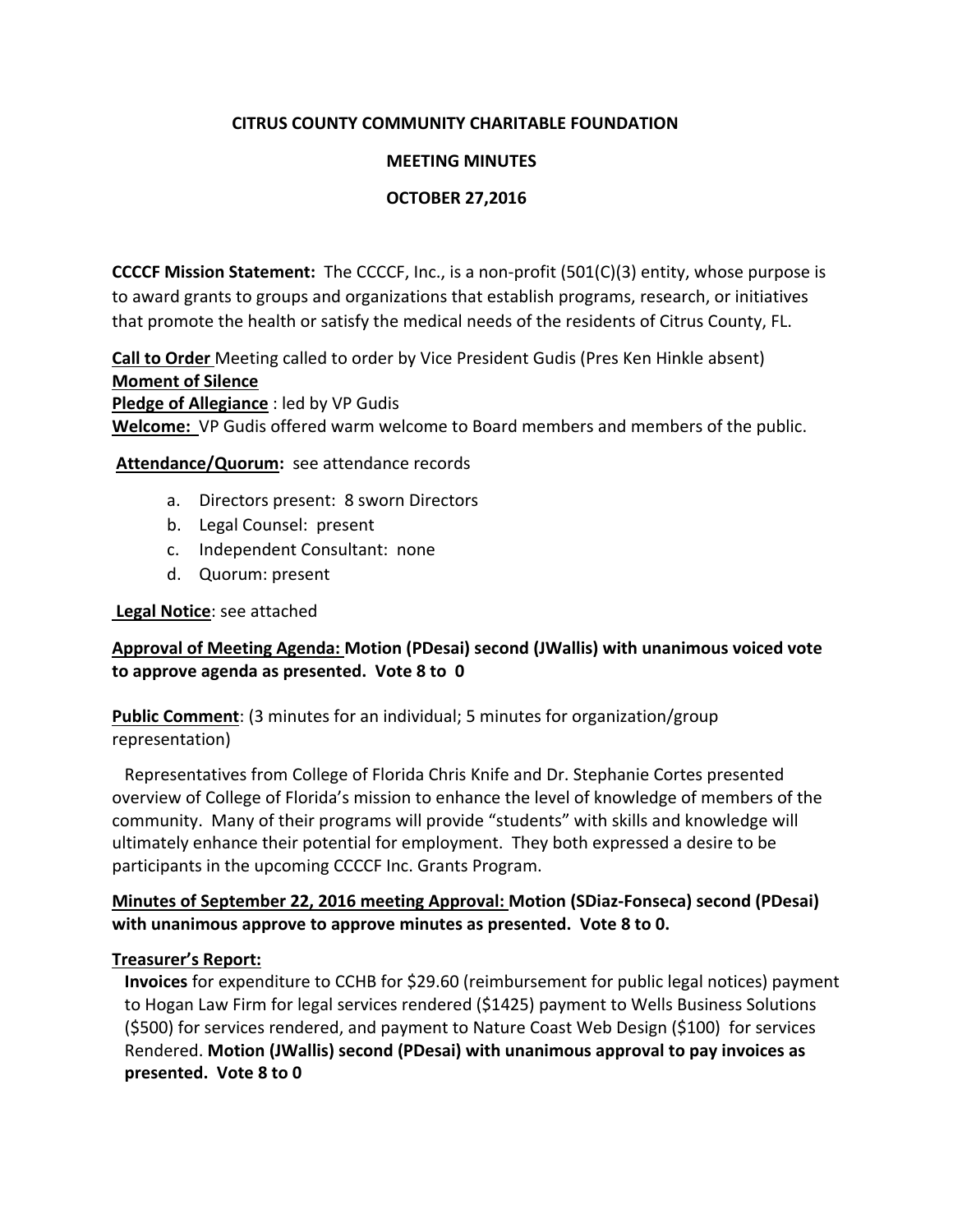**Financial Report** including Balance Sheet information with Revenue and Expenditure totals presented. **Motion (SDiaz-Fonseca) second (TRubio) with unanimous approval to accept report as presented. Vote 8 to 0.**

 **Transaction Summary** document presented to Directors by Director Ressler. The document is a Summary of CMH and HCA Transaction Proceeds Distribution. Identifies the designated allocation of the pre paid long term lease payment by HCA. Also identifies the two escrow accounts which produce the interest which will be utilized in the CCCCF, Inc. Grants program distribution. (see attached)

# **Appointment, Election and Confirmation of Directors**

# **Election of Officers/Directors/Confirmation of Appointments**

 Esq Rey presented the listing of Officers and Committee Appointments for election. Discussion regarding the role of the Officers and Directors assignment for Committees Activity. The Investment guidelines per By Laws indicate the requirement for 2 of 3 listed professionals (CPA, Financial Planner, Securities Broker). VC Gudis presented information he received indicating Jeff Werner, CPA had expressed willingness to volunteer as Investment Committee member. **Motion (JWallis) second (TRubio) to accept Officer Rotation as delineated by Bylaws and Committee Assignments per Directors volunteering for such; including Mr. Werner. Unanimous voiced approval. Vote 8 to 0.**

**Swearing In and Administration of Oath of Office** Swearing In and Oath of Office by all Directors present; oath administered by Karla Dozier, Notary Public. Those Directors not present at this meeting will be Sworn in at future meeting.

# **Unfinished / New Business**:

- 1 Meeting Schedule for 2016-2017 accepted as presented. Discussion to include such on CCCCF, Inc. website. Director Ressler will contact Nature Coast Web Design to add such CCCCF, Inc. calendar. The posting will include the Board meetings and the scheduled Committee meetings. Legal notices will continue to be published in the local media to ensure calendar is available for the community.
- 2- Conflict of Interest Policy discussed with clarifications from Esq. Rey. **Motion (SDiaz-Fonseca) with second (JWallis) with unanimous voiced approval to accept Conflict of Interest Policy. Vote 8 to )** Directors will be expected to sign Declaration at future meeting
- 3- Resolution to adopt amendments to Articles of Incorporation. **Motion (TRubio) Second (SDiaz-Fonseca) for President Gudis and Secretary Carnahan to sign Resolution. Vote 8 to 0.** Such will subsequently be offered to the CCHB for approval.
- 4- **Resolution to adopt Amended and Restated By laws Motion (JWallis) second (DRessler) for President Gudis and Secretary to sign Resolution. Vote 8 to 0.**